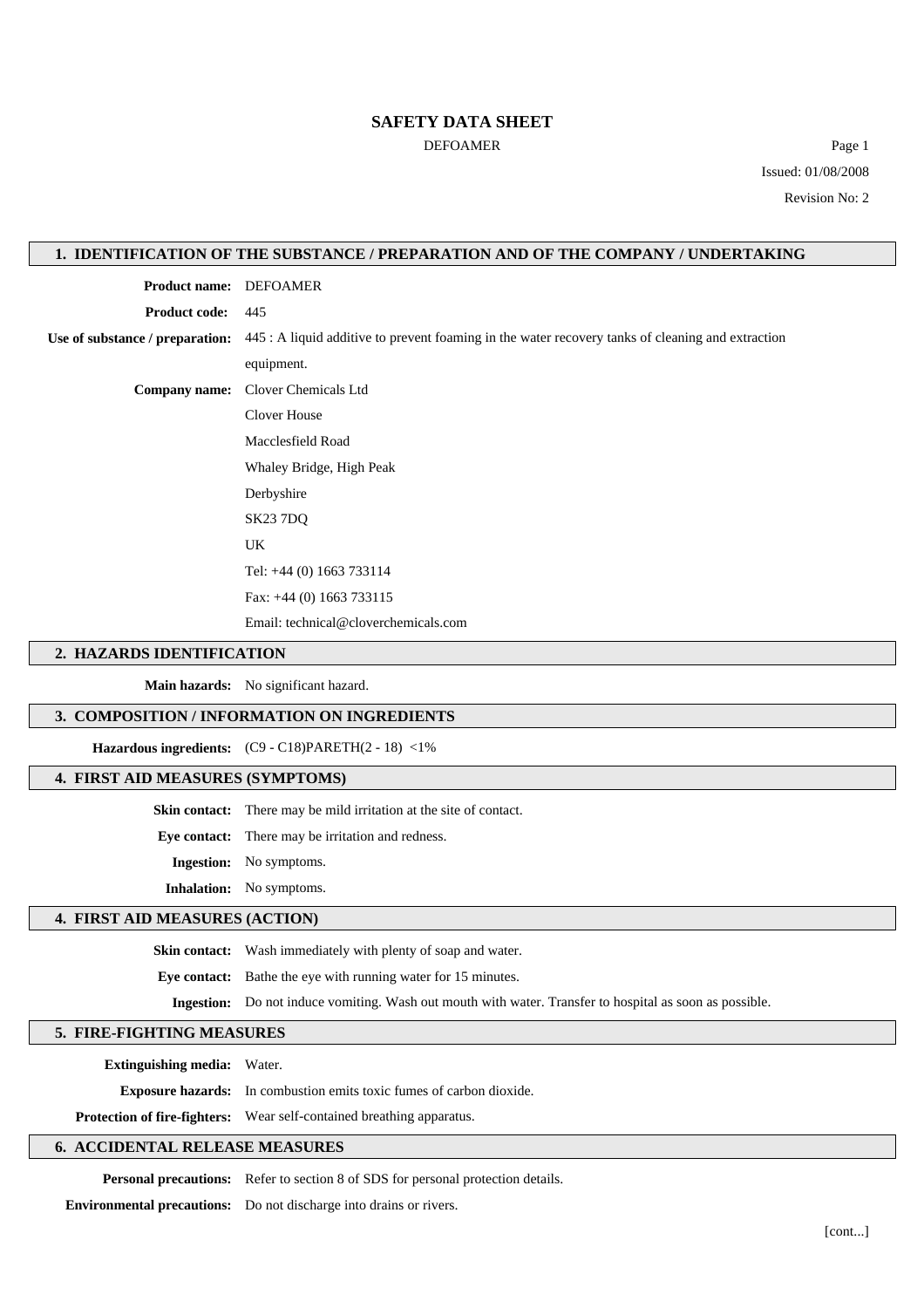# **SAFETY DATA SHEET**

DEFOAMER Page 2

**Clean-up procedures:** Absorb into dry earth or sand.

# **7. HANDLING AND STORAGE**

**Suitable packaging:** Aluminium containers. Stainless steel. Polyethylene. Teflon.

#### **8. EXPOSURE CONTROLS / PERSONAL PROTECTION**

**Hand protection:** Protective gloves.

**Eye protection:** Safety glasses.

# **9. PHYSICAL AND CHEMICAL PROPERTIES**

|                                      | <b>State:</b> Liquid                             |
|--------------------------------------|--------------------------------------------------|
|                                      | Colour: Off-white                                |
|                                      | <b>Odour:</b> Barely perceptible odour           |
| <b>Evaporation rate:</b> Moderate    |                                                  |
|                                      | <b>Oxidising:</b> Non-oxidising (by EC criteria) |
| <b>Solubility in water:</b> Miscible |                                                  |
| Viscosity: Viscous                   |                                                  |
| <b>Relative density:</b> $1.0 - 1.1$ |                                                  |
| $\mathbf{pH:} \quad 10$              |                                                  |
|                                      |                                                  |

## **10. STABILITY AND REACTIVITY**

**Stability:** Stable under normal conditions.

**Materials to avoid:** Strong oxidising agents.

**Haz. decomp. products:** In combustion emits toxic fumes of carbon dioxide.

# **11. TOXICOLOGICAL INFORMATION**

# **12. ECOLOGICAL INFORMATION**

# **13. DISPOSAL CONSIDERATIONS**

**Disposal of packaging:** Dispose of as normal industrial waste.

**NB:** The user's attention is drawn to the possible existence of regional or national regulations

regarding disposal.

#### **14. TRANSPORT INFORMATION**

# **ADR / RID**

**UN no:** Not Classified.

# **IMDG / IMO**

**UN no:** Not Classified.